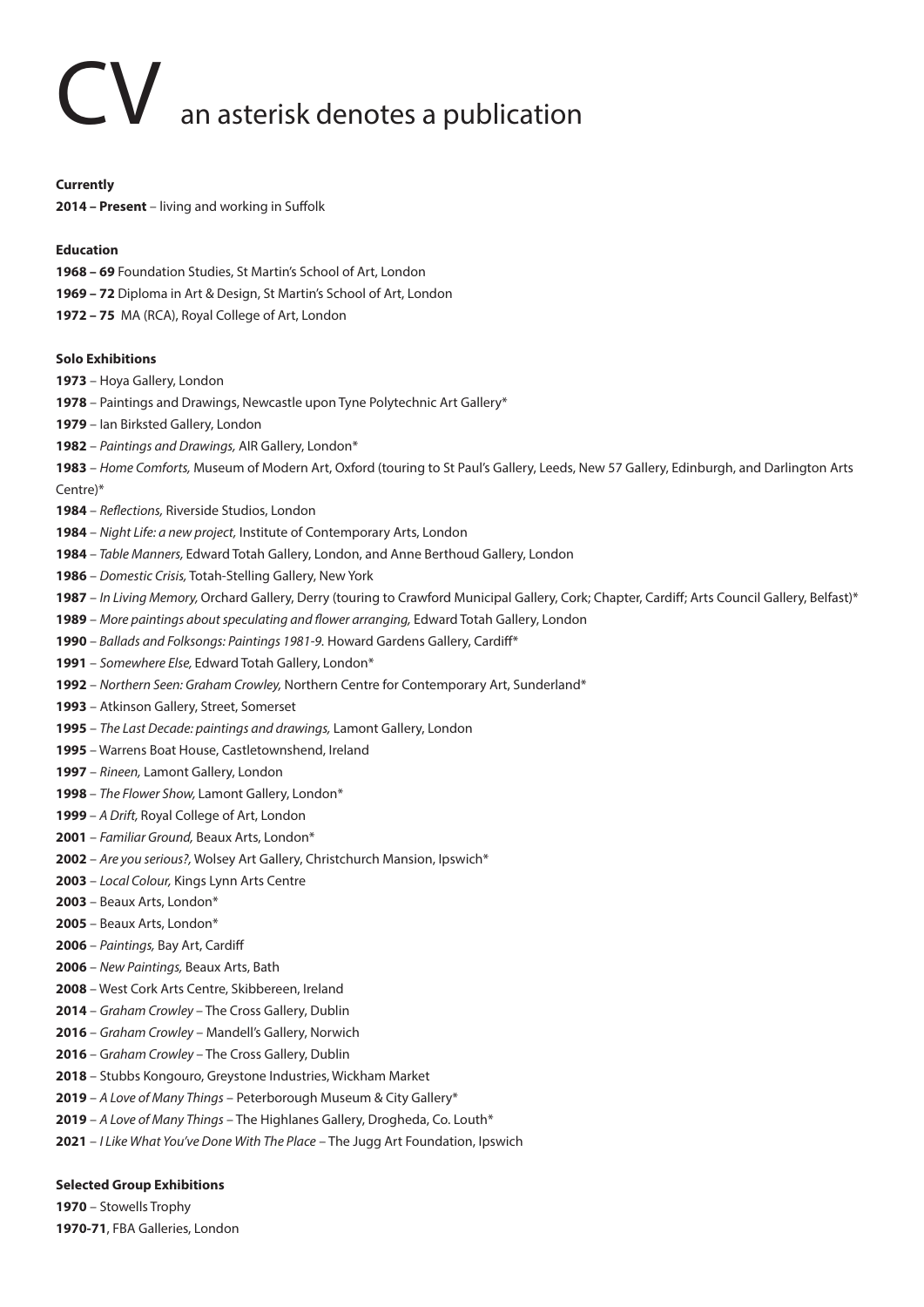**1976, 1980, 1983, 1985, 1987, 1993, 2004, 2006, 2016** – John Moores Liverpool Exhibition, Walker Art Gallery, Liverpool\*

– Arts Council Collection 75/6 Exhibition, Hayward Gallery, London\*

**1977, 1981, 1983, 1985** – Tolly Cobbold-Eastern Arts National Exhibition, Fitzwilliam Museum,Cambridge (touring to venues in Great Britain)\*

– *Graham Crowley, Christopher Hamer: Paintings,* Arnolfini, Bristol

 – *A Free Hand,* painting and sculpture recently acquired by the Arts Council of Great Britain, chosen by William Packer, Arts Council touring exhibition\*

– *Drawing in Action: an exhibition of contemporary drawings,* Ferens Art Gallery, Kingston upon Hull (touring to British venues)

– *Roger Bates, Graham Crowley, Clyde Hopkins,* Winchester School of Art

– *Open Attitudes: new painting and sculpture,* Museum of Modern Art, Oxford\*

– *Style in the 70s: a touring survey show of new painting and sculpture of the decade,* presented by Artscribe, Arnolfini, Bristol (touring to Roundhouse Gallery, London, Hobson Gallery, Cambridge and other venues)\*

– *7 Artists,* Kettle's Yard Gallery, Cambridge (touring to The Minories, Colchester)

– *Contemporary Artists in Camden,* Camden Arts Centre, London\*

– *South Bank Show,* South London Art Gallery, London

– *Graham Crowley, Tim Jones,* Bluecoat Gallery, Liverpool

– *Hayward Annual 1982: British Drawing,* Hayward Gallery, London\*

– *Four English Painters,* Gemeindegalerie, Emmen, Switzerland\*

– *Biennale de Paris,* Musée Moderne de la Ville de Paris\*

– *Stroke Line and Figure: paperworks by sixteen artists,* Gimpel Fils, London\*

– *53 83: Three decades of artists from inner London art schools,* Royal Academy of Arts, London\* 1983 – As of Now: Peter Moores

Liverpool Project 7, Walker Art Gallery, Liverpool\*

– *Playing Live,* Loseby Gallery, Leicester\*

– *The Image as Catalyst: the younger generation of British figurative painters,* Ashmolean Museum, Oxford\*

 – *The Proper Study: contemporary figurative paintings from Britain,* Lalit Kala Akademi, Delhi, India (touring to Jehangir Nicholson Museum of Modern Art, Bombay)\*

– *10 Years at AIR: A Retrospective,* AIR Gallery, London\*

– Still Life, A New Life: contemporary approaches to a traditional theme, Harris Museum and Art Gallery, Preston (touring to Cartwright

Hall, Bradford, Hatton Gallery, Newcastle upon Tyne, and other British venues)\*

– *Proud and Prejudiced,* Twinings Gallery, New York

– *Artists Against Apartheid,* Royal Festival Hall, London

– *Figures and Myths for the late Twentieth Century,* Edward Totah Gallery, London

– *Cityscape: the changing face of London,* Arthur Andersen and Company, London

– *No Place Like Home: the ordinary made extra-ordinary in sculpture, painting and photography,* Cornerhouse, Manchester

– Edward Totah Gallery, London

 – *Comic Iconoclasm,* Institute of Contemporary Arts, London (touring to Douglas Hyde Gallery, Dublin, Cornerhouse, Manchester, and European venues)\*

 – *Critical Realism: Britain in the 1980s,* Nottingham Castle Museum (touring to City Arts Centre, Edinburgh, Camden Arts Centre, London, and other British venues)\*

– *The Self Portrait: A Modern View,* Artsite, Bath (touring to DLI Museum and Art Gallery, Durham, Ferens Art Gallery, Hull and other British venues)\*

– *Figuring out the 80s,* Laing Art Gallery, Newcastle upon Tyne\*

– *Cries and Whispers: new works for the British Council collection,* British Council tour to international venues

– *The New British Painting,* Contemporary Arts Center, Cincinnati (touring to Chicago Public Library Cultural Center, Haggerty Museum, Milwaukee, and other USA venues)\*

– *Images of Paradise for Survival International,* Harewood House, Leeds\*

**1990, 1991, 1992** – *Summer Exhibition,* Royal Academy of Arts, London

– *Print News,* Oriel, Cardiff, and Chapter, Cardiff (touring to Welsh venues) 1991 – Art for Amnesty Auction, Bonhams, Montpelier Gallery, London\*

 – *10th Cleveland International Drawing Biennale,* Cleveland Gallery and Dorman Museum, Middlesbrough (touring to Oriel, Clwyd, Collins Gallery, Glasgow, and other British venues)\*

– *Collector's Choice,* Bristol City Museum and Art Gallery\*

– *Riverscape: four international artist residencies,* River Tees, Cleveland, various venues\*

– *The First John Jones Open,* John Jones Gallery, London

– *Back to Basics: a major retrospective,* Flowers East, London